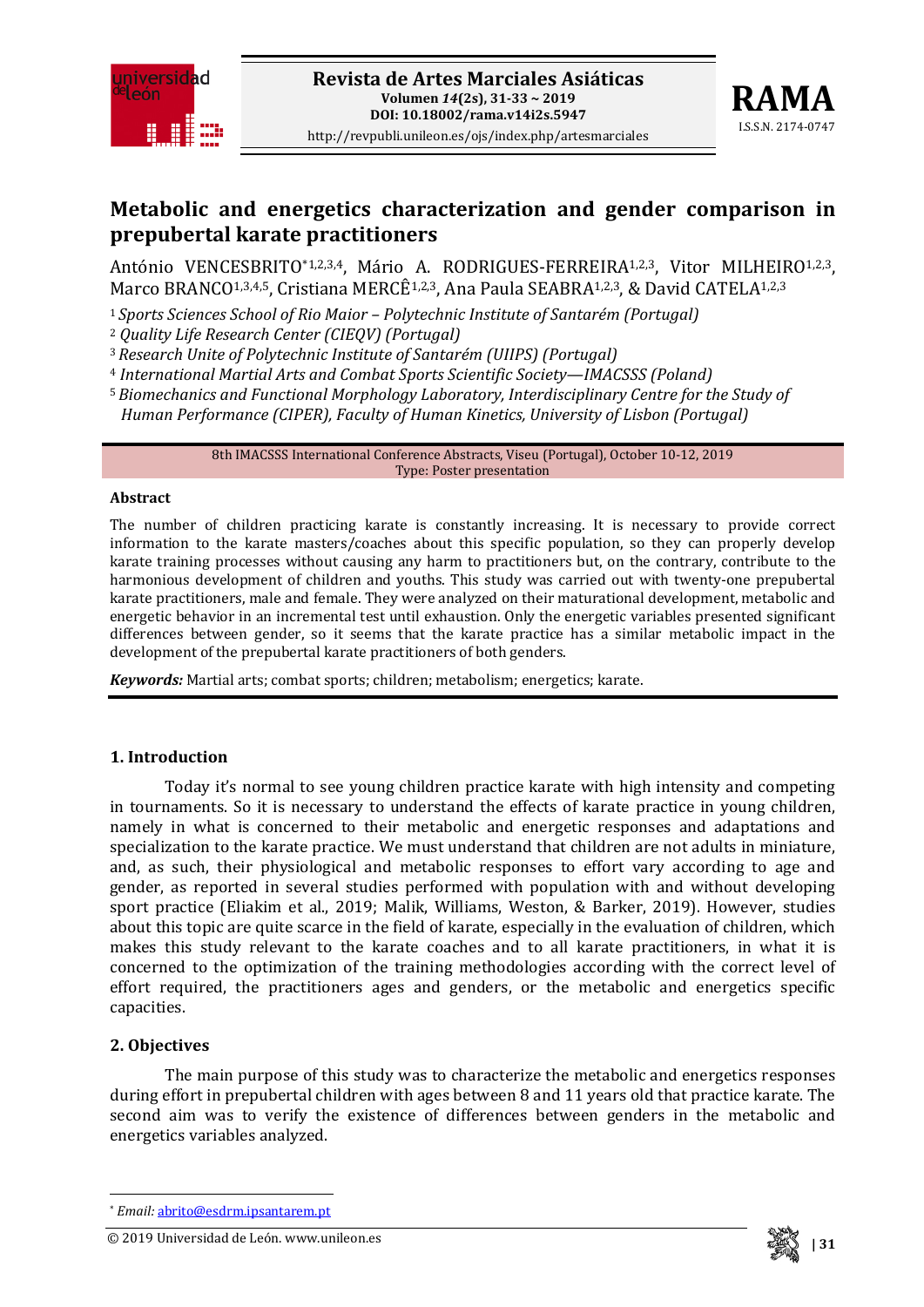### **3. Methodology**

The sample was recruited in Karate clubs and associations affiliated to the Portuguese Karate Federation (FNK-P). Before the data collection, the study was explained to the parents and to the children and informed consent was obtained from them. The study was approved by the Ethics Committee of the Research Unit of the Polytechnic Institute of Santarém.

Twenty-one prepubertal karate practitioners participated in the study, fifteen males and six females (age: M - 9 yr.  $\pm$  1, F - 9 yr.  $\pm$  2; height: M - 135 cm  $\pm$  9,2, F - 136 cm  $\pm$  10,7; weight: M - 30.2 kg  $\pm$  5.8, F - 31.3 kg  $\pm$  5.3; Tanner's stage: M – 2, F - 2; IMC: M - 16.2, F - 16,7; karate level: M – 7<sup>o</sup> to  $5^{\circ}$  kyu, F - 7<sup>°</sup> to 4<sup>°</sup> kyu; hours of karate weekly training: M – 4 h  $\pm$  1, F - 3 h  $\pm$  1; hours of school physical education: M - 2 h, F - 2 h).

Protocols proposed by the International Society for the Advancement of Kinanthropometry (ISAK), and the assessment of biological maturation through self-rating, (Malina & Beunen, 2008; Tanner, 1962) were used to assess the children's maturational and biological state.

Regarding metabolic indicators in effort, we used an incremental treadmill protocol, modified Balke test (Heyward, 2006), applied until exhaustion (volitional fatigue or maximum criterion was achieved), on the Technogym Runrace Treadmill HC1200 (Italy), with the use of COSMED K4 b2 portable metabolic measurement system, and acknowledge software to collect and analyze data on respiratory frequency (RF), carbon dioxide production (VCO<sub>2</sub>), oxygen uptake  $(VO<sub>2</sub>)$ , heart rate (HR), in the total exercise time. The final three minutes of exercise were considered the active recovery after exhaustion. It was also analyzed the energy expenditure (EEm) and the metabolic equivalents (METS) in the exercise.

To examine the study data, it was first performed a simple descriptive statistical analysis (mean and stander deviation values), then, after verified the normality and homogeneity of the sample, a comparison was made between genders with the *U* Mann-Whitney test with the Statistical Package for Social Sciences, version 20 (SPSS Inc, USA). The significance level was set at *p* < 0.05 for all comparisons.

## **4. Results**

Considering the mean and standard-deviation values, in the male (M) karate children the total exercise time was of 12 minutes, and in the female (F) was of 11.45 minutes, wherein the last three minutes of recovery that occurs after exhaustion, are included in the total time. During the exercise the RF was of 42 breaths min<sup>-1</sup> + 13 in both genders, but the HR was of 141 bpm + 30 in M and 140 bpm  $\pm$  28 in F. In the recovery the HR decrease 69 bpm  $\pm$  14 in M and 56 bpm  $\pm$  20 in F.

Regarding to the gas analysis, the absolute  $VCO_2$  production was 746 ml min<sup>-1</sup>  $\pm$  377 and the  $VO<sub>2</sub> uptake was 786.9 ml min<sup>-1</sup> + 355 corresponding to a relative value of 27.2 ml kg<sup>-1</sup> min<sup>-1</sup> + 11.7 in$ male; in female VCO<sub>2</sub> was 777 ml min<sup>-1</sup>  $\pm$  417, the VO<sub>2</sub> uptake was 779.4 ml min<sup>-1</sup>  $\pm$  335 corresponding to a relative value of 24.9 ml kg $\cdot$ 1 min $\cdot$ 1 + 10.2.

In the male group, on three minutes of recovery, the absolute  $VCO<sub>2</sub>$  production was 822.6 ml min<sup>-1</sup>  $\pm$  177.6 with a VO<sub>2</sub> uptake of 751.1 ml min<sup>-1</sup>  $\pm$  156.5 corresponding to a relative value of 25.4 ml kg-1 min-1  $\pm$  4.03, and in female the VCO<sub>2</sub> was 861.8 ml min-1  $\pm$  239.4, the VO<sub>2</sub> uptake was 748 ml  $min<sup>-1</sup> \pm 166.84$  corresponding to a relative value of 24.05 ml kg<sup>-1</sup> min<sup>-1</sup>  $\pm$  4.1. The energy cost of the test in male, presented energy expenditure of 1454.4 Kcal min<sup>-1</sup>  $\pm$  116.4 and 7.7 METS  $\pm$  3.4, while the female has 884.8 Kcal min<sup>-1</sup>  $\pm$  137.7 and 8.6 METS  $\pm$  3.8 during all the exercise time.

Gender comparison showed significant differences in EEm ( $p = 0.044$ ) and METS ( $p =$ 0.002). The variable relative VO<sub>2</sub> ( $p = 0.066$ ) showed a tendency to statistical difference.

## **5. Discussion**

Although children participating in this study presented similar anthropometrical and maturational characteristics, and in cardiorespiratory variables, it seems to exist a different behavior in the energetic field when they perform a maximal physical effort, as usually happens in karate practice. Male children supported a little more time of maximal effort than female children